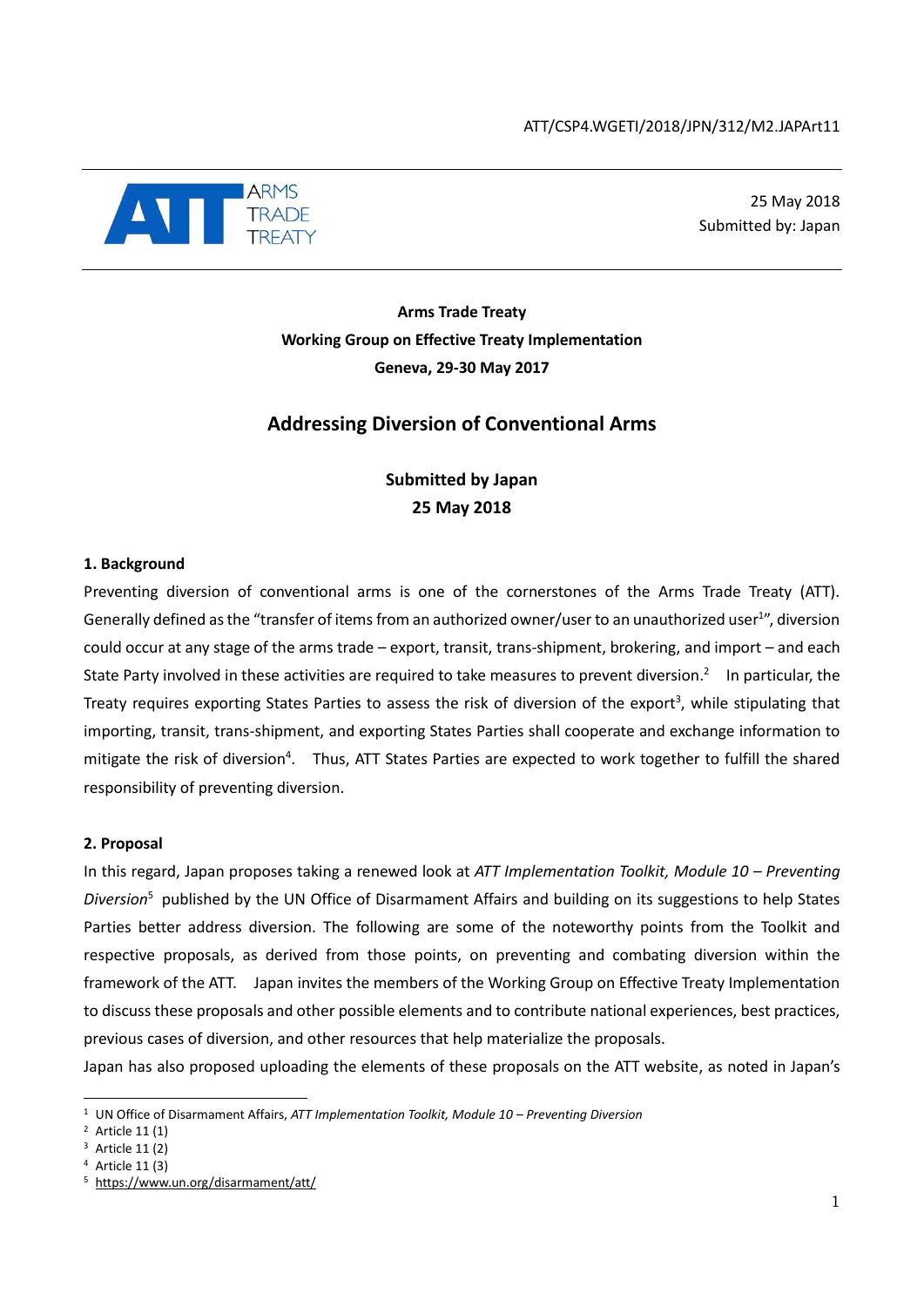working paper "Facilitating Information Exchange and Treaty Implementation via the ATT website" submitted to the late May 2018 meeting of the Working Group on Transparency and Reporting. This particular portion of the website would include a top page with the link to each element (or "section" as referred to in the proposals below) and its brief description.

| <b>Excerpt from ATT Implementation Toolkit, Module 10</b>     | Japan's proposals                        |
|---------------------------------------------------------------|------------------------------------------|
| 3. Diversion under the ATT                                    | 1) Share Best Practices                  |
| States Parties should share information on their              | Establish a section on the ATT website   |
| experiences in addressing diversion. <sup>6</sup>             | to upload States Parties' best practices |
| States Parties should also report to other States Parties,    | in addressing diversion, including       |
| through the ATT Secretariat, on effective measures taken to   | mitigation measures                      |
| address diversion. <sup>7</sup>                               |                                          |
| 4. Preventative measures                                      | (e.g. Wassenaar Arrangement's best       |
| 4.1. Measures by the exporting State                          | practice documents <sup>8</sup> )        |
| 4.1.2. Mitigation measures                                    |                                          |
| Confidence-building measures                                  |                                          |
| Jointly developed and agreed programs by the exporting        |                                          |
| and importing States                                          |                                          |
| Examining parties involved in the export                      |                                          |
| Requiring additional documentation, certificates and          |                                          |
| assurances                                                    |                                          |
| Post-delivering monitoring program                            |                                          |
| Requesting delivery verification certification                |                                          |
| Conduct on-site visits                                        |                                          |
|                                                               |                                          |
| 4. Preventative measures                                      | 2) Share Entity Lists and Previous       |
| 4.1. Measures by the exporting State                          | Cases                                    |
| 4.1.1. Include the risk of diversion in the export            | Establish a section on the ATT website   |
| <u>assessment</u>                                             | to upload links to relevant entity lists |
| e. Consult any databases (if available) or other sources of   | and previous cases of diversion, illicit |
| information on previous cases of diversion, illicit transfers | transfers, international trafficking     |
| and illicit brokers                                           | routes, methods, and entities involved   |
| Suggested indicators to assess the risk of diversion          |                                          |
| Whether the means of transport/ transport route have          | (e.g. Japan's Foreign End User List)     |
| been used in previous cases of diversion                      |                                          |

 $\overline{a}$ <sup>6</sup> Article 11 (5)

 $7$  Article 11 (6)

<sup>8</sup> <https://www.wassenaar.org/best-practices/>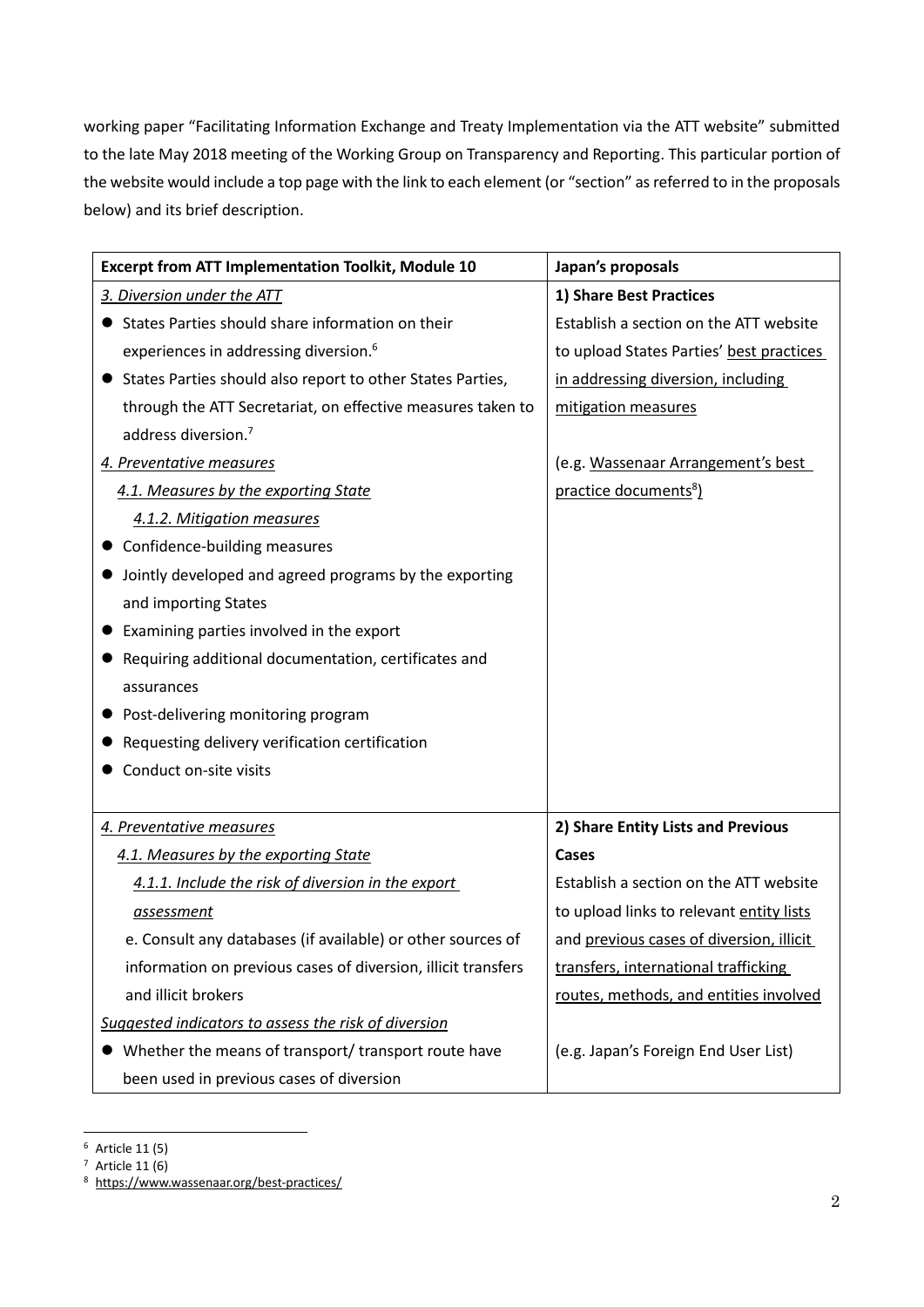| Whether or not the end-user or any other actor involved       |                                                     |
|---------------------------------------------------------------|-----------------------------------------------------|
| (e.g., broker) has a record of diverting conventional arms    |                                                     |
| 5. Information exchange                                       |                                                     |
| g. Cases of previous diversion                                |                                                     |
| i. Known international trafficking routes, methods, illicit   |                                                     |
| brokers, intermediaries and transport agency/carriers         |                                                     |
| involved in diversion                                         |                                                     |
| Suggested indicators to assess the risk of diversion          | 3) Develop a Risk Assessment Checklist              |
| Whether or not the recipient State has a national control     | Develop a checklist with suggested                  |
| system, including a national control list                     | indicators to assess the risk of diversion          |
| Whether or not the recipient State has adopted national       | (as shown on the left) for voluntary use            |
| legislation and regulations to prevent and combat diversion   | by exporting States and make it                     |
| of conventional arms                                          | available on the ATT website                        |
| Whether or not the recipient State has legislation and        |                                                     |
| effective procedures for investigating offences related to    | 4) Utilize Databases                                |
| diversion of conventional arms                                | Identify or develop, and upload on the              |
| Whether or not the recipient State has a competent,           | ATT website as appropriate, databases               |
| independent, impartial and functioning judiciary with the     | on:                                                 |
| capacity and the will to prosecute offences related to        | -National export control systems                    |
| diversion of conventional arms                                | -National legislation to prevent,                   |
| Whether the types, quality and quantity of items requested    | investigate, and prosecute diversion                |
| are compatible with the legitimate security needs of the      | -Weapons transportation providers                   |
| end-user                                                      | -Other relevant information                         |
| Whether the carriers to be used in the transport of the       |                                                     |
| arms to be transferred are well established and reputable     | (e.g. INTERPOL Illicit Arms Records and             |
|                                                               | Tracing Management System (iARMS) <sup>9</sup>      |
|                                                               | (available to law enforcement agencies              |
|                                                               | only))                                              |
| 4. Preventative measures                                      | 5) Include Useful Links on the ATT                  |
| 4.4. Other preventative measures as required in each specific | website to information such as:                     |
| situation                                                     | -International Tracing Instrument <sup>10</sup> , - |
| 4.4.2. Weapons marking                                        | Firearms Protocol <sup>11</sup>                     |
| Importing States are encouraged to mark imported              | -International Small Arms Control                   |

<sup>9</sup> According to the INTERPOL, iARMS is a tool that "facilitates information exchange and investigative cooperation between law enforcement agencies in relation to the international movement of illicit firearms, as well as licit firearms that have been involved in the commission of a crime." INTERPOL National Central Bureaus (NCBs) are required to grant formal approval of any direct access to iARMS by a non-NCB user via the signature of an iARMS User Agreement. [https://www.interpol.int/Crime-areas/Firearms](https://www.interpol.int/Crime-areas/Firearms-trafficking/INTERPOL-Illicit-Arms-Records-and-tracing-Management-System-iARMS)[trafficking/INTERPOL-Illicit-Arms-Records-and-tracing-Management-System-iARMS](https://www.interpol.int/Crime-areas/Firearms-trafficking/INTERPOL-Illicit-Arms-Records-and-tracing-Management-System-iARMS)

 $\overline{\phantom{a}}$ 

<sup>10</sup> <http://www.un-arm.org/PoAISS/InternationalTracingInstrument.aspx>

<sup>11</sup> [https://treaties.un.org/doc/source/RecentTexts/18-12\\_c\\_E.pdf](https://treaties.un.org/doc/source/RecentTexts/18-12_c_E.pdf)